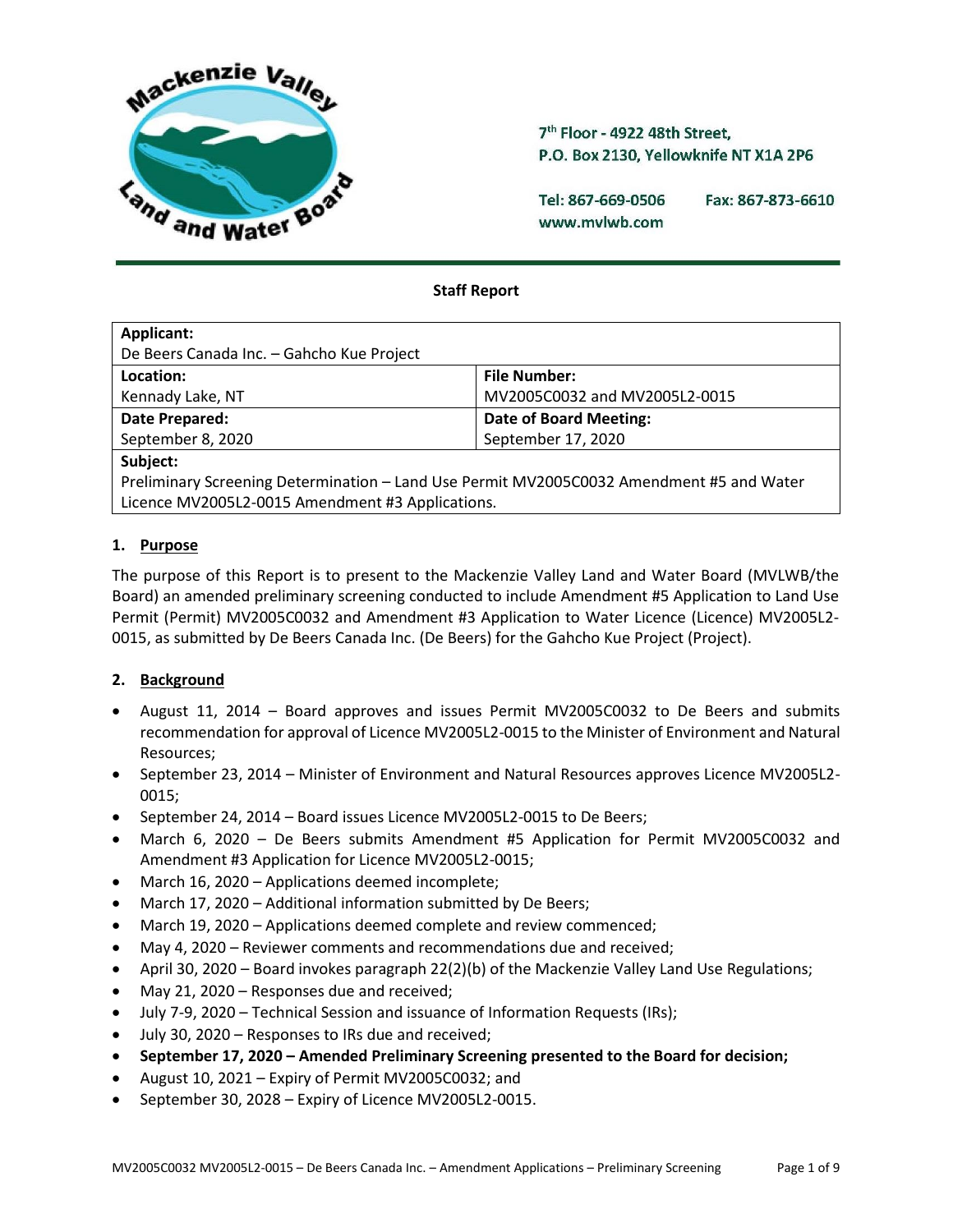# **3. Discussion**

## Submission Description

On March 6, 2020, De Beers submitted Amendment #5 Application for their Type A Permit MV2005C0032 and Amendment #3 Application for Licence MV2005L2-0015. Following review, Board staff deemed the applications incomplete on March 16, 2020. On March 17, 2020, De Beers submitted additional information.

The amendment is requested to accommodate changes to the mine plan resulting from additional economically viable ore identified between the 5034 pit and the Tuzo pit. Incorporation of approximately 8 million tonnes (Mt) into the mine plan will require removal of additional mine rock (up to 65 Mt). The key changes to the Project associated with this mine plan update include:

- Extended mine life (operational life from about 11.6 to 13.6 years);
- Expansion of the existing coarse processed kimberlite pile to store additional coarse processed kimberlite as well as incorporating mine rock;
- Expansion of the perimeter dykes of the fine processed kimberlite containment facility; and
- Enlarged 5034 and Tuzo pits (depth increases from 310 m to 384 m and from 372 m to 398 m respectively).

De Beers has applied for the following changes to the existing Permit conditions:

- I. Part B: Definitions
	- a. Coarse Processed Kimberlite Containment Facility
		- i. Change the facility name to Coarse Processed Kimberlite and Mine Rock Pile and to include the storage of Mine Rock within the containment facility.
	- b. Engineered Structure
		- i. To include Coarse Processed Kimberlite and Mine Rock Pile into the definition.
- II. Condition 56
	- a. To allow for an adjustment to the financial security and alignment with the planned activities associated with the additional ore into the existing mine plan.

De Beers has applied for the following changes to the existing Licence conditions:

- I. Part A: Scope
	- a. ix.
- i. Change the facility name to Coarse Processed Kimberlite and Mine Rock Pile and to include the storage of Mine Rock within the containment facility.
- b. xxi.
	- i. Add in solar farm.
- c. xxv.
	- i. Add in reference to this amendment application.
- II. Part A: Definitions
	- a. Engineered Structure
		- i. To include Coarse Processed Kimberlite and Mine Rock Pile into the definition.
	- b. Total Petroleum Hydrocarbons
		- i. Add new definition.
- III. Part G: Condition 30: Effluent Quality Criteria Lake N11 and Area 8
	- a. Change existing EQC.
- IV. Schedule 2 Part C: condition 1 (Security Deposits)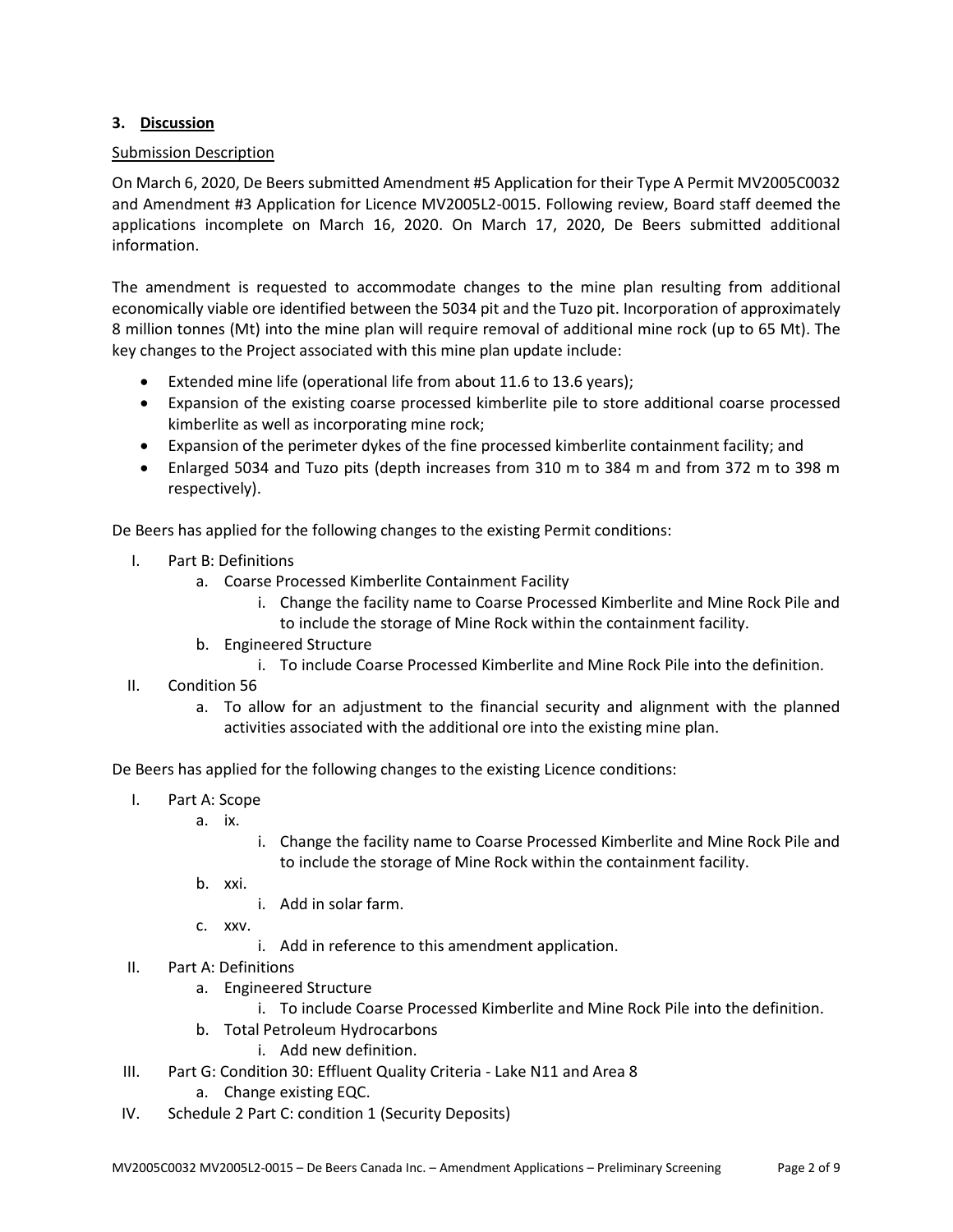- a. To allow for an adjustment to the financial security and alignment with the planned activities associated with the additional ore into the existing mine plan.
- V. Schedule 3 Part D: condition 1c) (Water Use)
	- a. Increase the allotted water use for downstream flow mitigation.
- VI. Annex A Part A: condition 2
	- a. Have the monthly SNP report due the last day of the month.
- VII. Annex A Part B: SNP
	- a. Replace extractable petroleum hydrocarbons with Total Petroleum Hydrocarbons.

## Disturbed Area

The application stated that the Surface Disturbance (Mine Footprint) was to expand from 1,292 ha to 1,428 ha. Th[e updated project description,](http://registry.mvlwb.ca/Documents/MV2005C0032/MV2005C0032%20-%20MV2005L2-0015%20-%20De%20Beers%20Gahcho%20Kue%20-%20Amendment%20Applications%20-%20Att%201%20Updated%20Project%20Description%20-%20Mar%206_20.pdf) that was submitted with the application, provided some details of the proposed changes to the project from the 2018 project description which included:

- Coarse Processed Kimberlite and Mine Rock Pile to expand by 38.3 ha (16.8 ha on land and 21.5 ha in water),
- Fine Processed Kimberlite Containment perimeter dykes requiring an additional 2.5 ha,
- Solar Farm that was 16 ha, and
- Walking Trail that is 6 ha.

The presentation, that was included with the [Engagement Record,](http://registry.mvlwb.ca/Documents/MV2005L2-0015/MV2005C0032%20-%20MV2005L2-0015%20-%20De%20Beers%20Gahcho%20Kue%20-%20Amendment%20Applications%20-%20Att%203%20Engagement%20Records%20-%20Mar%206_20.pdf) included similar footprint impacts as noted in the updated project description, but also mentioned 'Infill the gaps = 95 ha'. These documents did not provide a full breakdown/explanation as to where or what the full 136 ha would be utilized for.

Clarifying questions were asked during the review of the applications. De Beers responded with:

- Of the 38 ha referenced, the solar farm (16 ha) location is completely surrounded by existing Mine infrastructure and mine-altered water bodies. The remaining 22 ha represents changes to the current Mine footprint boundary. All proposed changes will remain within the control area boundary, as initially established from a watershed perspective. The 98 ha represents areas within the existing footprint that may be developed in the future (Ni Hadi Xa Comment ID 22), and
- The precise footprint of planned infrastructure is increasing from 1292 to 1330 ha, an increase of 38 ha. The spaces between planned infrastructure (98 ha) are also considered disturbed however through proximity to planned infrastructure and potential use as roads, pads, laydowns or ground disturbance from adjacent infrastructure. The break down of the increased footprint area is presented in Table MVLWB-1.1. (MVLWB Staff Comment ID 1).

During the Technical Session, which was held July 7-9, 2020, clarifying questions were asked of De Beers on the details of the new land use activities proposed, which resulted in an Information Request (attached). Responses to the Information Request were submitted on July 31, 2020 (attached). Table 1 below details the new land use activities proposed and the total surface disturbance (mine footprint) associated with each area.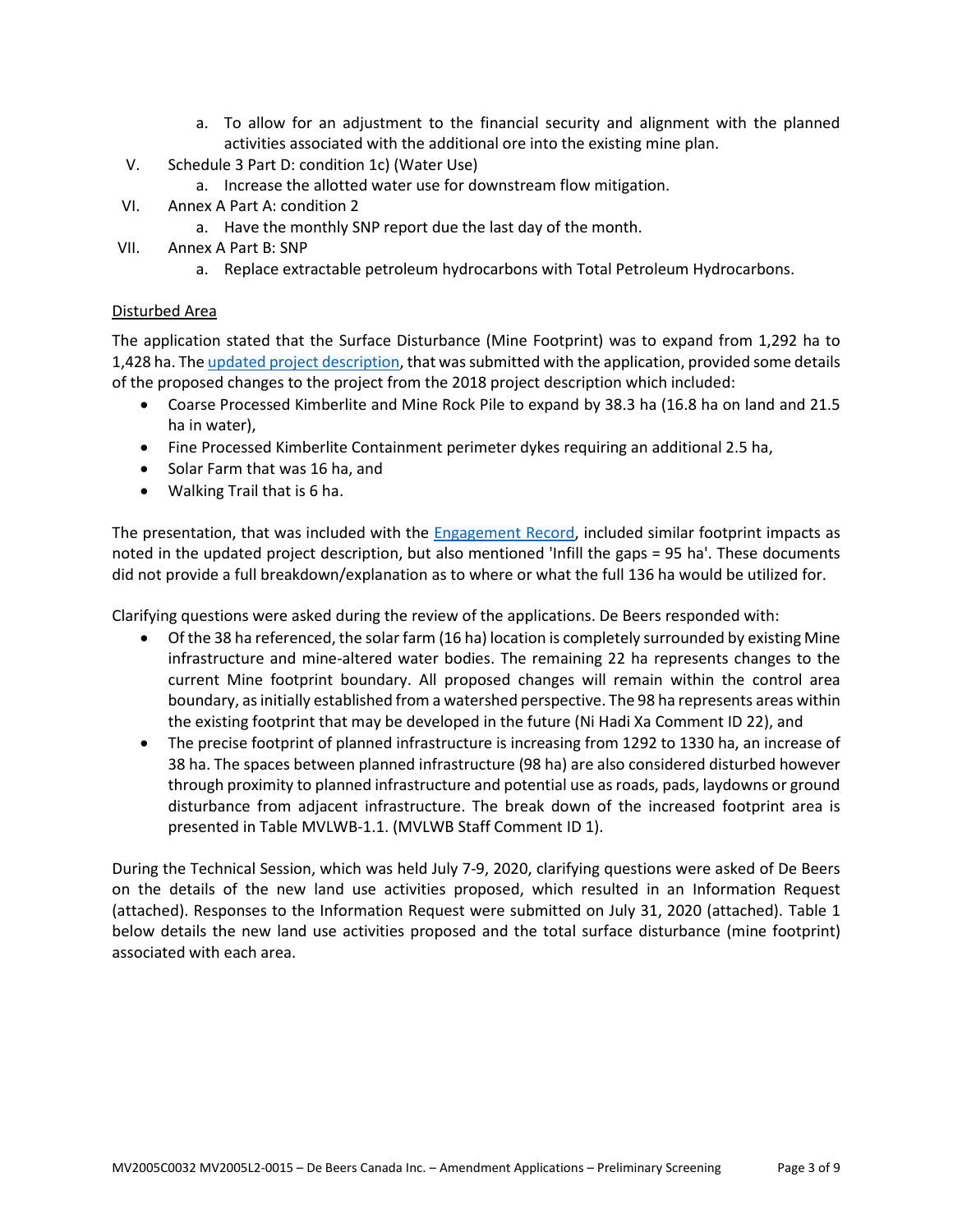| <b>Project Description</b>        |                                 |  |  |
|-----------------------------------|---------------------------------|--|--|
| <b>Proposed Land Use Activity</b> | <b>Surface Distrubance (ha)</b> |  |  |
| airstrip                          | 4.81                            |  |  |
| <b>CPKMRP</b>                     | 16.01                           |  |  |
| dyke                              | 28.11                           |  |  |
| explosives magazines              | 0.44                            |  |  |
| fine PK                           | 2.82                            |  |  |
| intake                            | 0.30                            |  |  |
| landfarm                          | 1.84                            |  |  |
| mine rock pile                    | 5.33                            |  |  |
| overburden                        | 9.69                            |  |  |
| pad                               | 27.45                           |  |  |
| pipeline                          | 3.23                            |  |  |
| pit                               | 4.27                            |  |  |
| road                              | 15.64                           |  |  |
| <b>Grand Total</b>                | 119.94                          |  |  |

The total Surface Disturbance (Mine Footprint) is proposed to expand from 1,308.5 ha to 1,428.44 ha, increasing by 119.94 ha as shown in Table 1.

### Environmental Impact Review

On July 19, 2013, the Mackenzie Valley Environmental Impact Review Board (Review Board) released its Report of Environmental Impact Review (Report of EIR 0607-001) outlining the final scope of development.

#### Preliminary Screening

The Board conducted the most recent Preliminary Screening of the Project on April 30, 2020 (attached). Table 2 outlines the Final Scope of Development in EIR 0607-001, the 2013, the 2018 UPD, the Amendment #4 Application to Permit, and the Amendment #5 Application to Permit MV2005C0032 and Amendment #3 Application to Licence MV2005L2-0015. Board staff have highlighted in green the components that have changed as a result of these applications; these require preliminary screening.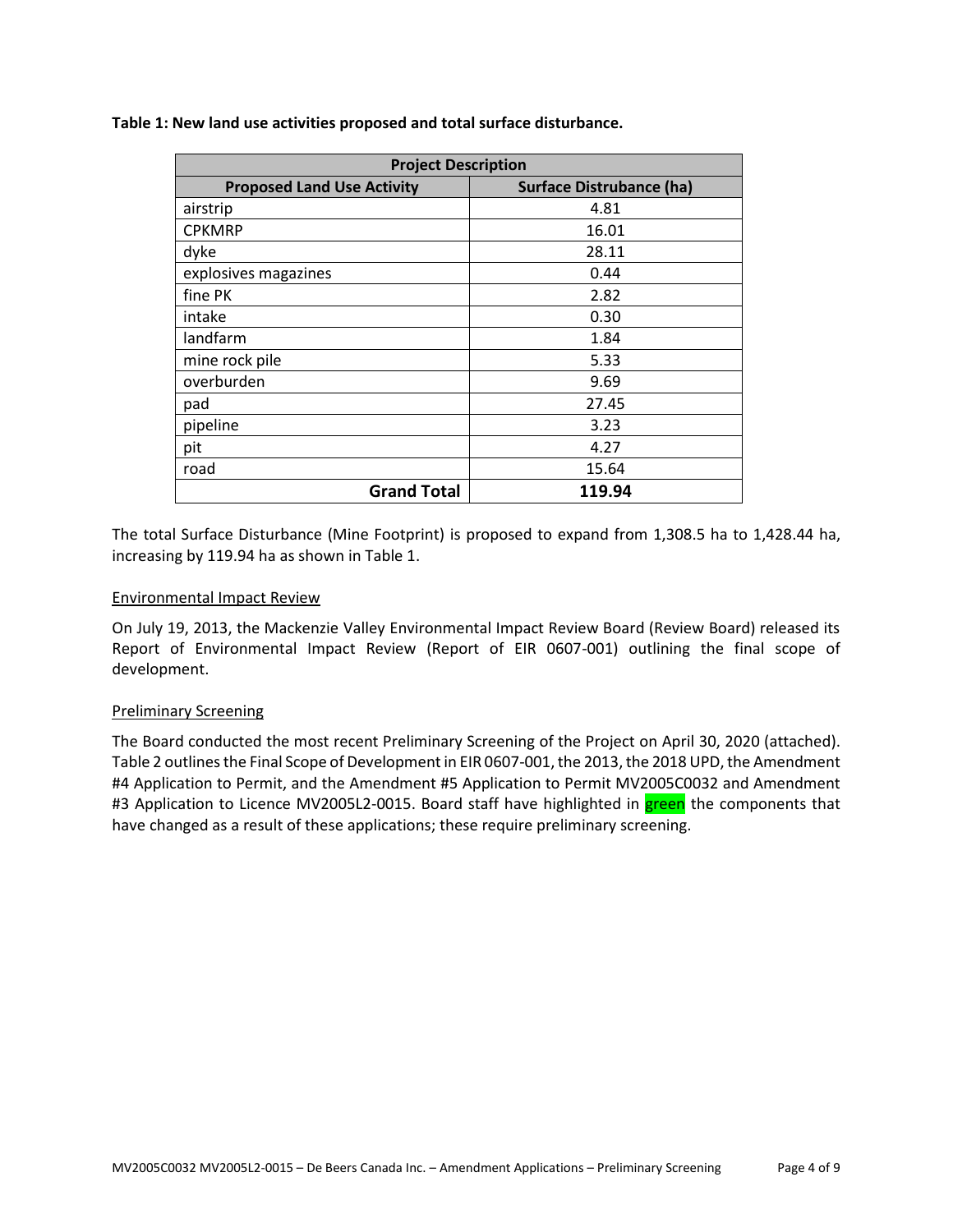**Table 2: Comparison of the Final Scope of Development released in EIR 0607-001, the Project Description (and updated information provided during the MVLWB Regulatory Process) as submitted by De Beers in 2013, the March 19, 2018 Amendment Application, and the Amendment #5 Application to Permit MV2005C0032 and Amendment #3 Application to Licence MV2005L2-0015.**

| <b>Project Description</b>                 |                                                                                                                                                                    |                                                                                                                             |                                                                                                                                                                                                                                                                                                                                                                                                                |                                                                                                                                        |                                                                                                                                                                                                                                                                                                                                                                                                                                                                                 |
|--------------------------------------------|--------------------------------------------------------------------------------------------------------------------------------------------------------------------|-----------------------------------------------------------------------------------------------------------------------------|----------------------------------------------------------------------------------------------------------------------------------------------------------------------------------------------------------------------------------------------------------------------------------------------------------------------------------------------------------------------------------------------------------------|----------------------------------------------------------------------------------------------------------------------------------------|---------------------------------------------------------------------------------------------------------------------------------------------------------------------------------------------------------------------------------------------------------------------------------------------------------------------------------------------------------------------------------------------------------------------------------------------------------------------------------|
| <b>Characteristic</b>                      | EIR 0607-0001<br><b>Final Scope of</b><br><b>Development</b>                                                                                                       | 2013 Updated Project<br><b>Description and</b><br><b>Information Submitted</b><br>during MVLWB<br><b>Regulatory Process</b> | 2018 Updated Project<br><b>Deacription Submitted</b><br>with March 19, 2018<br><b>Amendment Applications</b>                                                                                                                                                                                                                                                                                                   | Amendment #4<br><b>Application to</b><br><b>Permit MV2005C0032</b>                                                                     | <b>Amendment #5</b><br><b>Application to Permit</b><br>MV2005C0032 and<br>Amendment #3<br><b>Application to Licence</b><br>MV2005L2-0015                                                                                                                                                                                                                                                                                                                                        |
| Surface<br>Disturbance<br>(Mine Footprint) | N/A                                                                                                                                                                | Total = $1,172$ ha                                                                                                          | Total = $1,292$ ha<br>(a total increase of 85.23<br>ha, broken down as<br>follows):<br>• Dyke L haul road $-5$ ha<br>• Road to temporary<br>laydown - 1 ha<br>• Temporary laydowns -<br>19.25 ha<br>• Airstrip re-alignment<br>and increased width -<br>17.5 ha<br>$\bullet$ ROM pad area - 12 ha<br>$\bullet$ East pad extension -<br>4.48 ha<br>• Expanded pits, west<br>mine rock pile, and road -<br>26 ha | Total = 1,308.5 ha<br>(a total increase of 16.5<br>ha, broken<br>down as follows):<br>· Solar Farm - 16 ha<br>• Walking Trail - 0.5 ha | Total = 1,428.44ha (a total<br>increase of 119.94 ha,<br>broken down as follows):<br>$\bullet$ airstrip - 4.81 ha<br>• CPKMRP - 16.01 ha<br>$\bullet$ dyke - 28.11 ha<br>• explosives magazines -<br>$0.44$ ha<br>$\bullet$ fine PK - 2.82 ha<br>$\bullet$ intake - 0.30 ha<br>$\bullet$ landfarm - 1.84 ha<br>· mine rock pile - 5.33 ha<br>· overburden - 9.69 ha<br>$\bullet$ pad - 27.45 ha<br>• pipeline - 3.23 ha<br>$\bullet$ pit - 4.27 ha<br>$\bullet$ road - 15.64 ha |
| Pit depths                                 | The mining of the Tuzo<br>and 5034 pits to<br>approximately 300m<br>deep and Hearne pit to<br>approximately 205m.<br>The development does<br>not include the Telsa | $\bullet$ Hearne Pit = 252 m<br>• 5034 Pit = 310 m<br>$\bullet$ Tuzo Pit = 360 m                                            | $\bullet$ Hearne Pit = 216 m (up<br>to 252 m)<br>• 5034 Pit = 286 m (up to<br>$310 \, \text{m}$<br>$\bullet$ Tuzo Pit = 372 m (up to<br>373 m)                                                                                                                                                                                                                                                                 | No change                                                                                                                              | $\bullet$ Hearne pit = 216 m (up<br>to 252 m)<br>• 5034 pit = 384 m<br>$\bullet$ Tuzo pit = 398 m                                                                                                                                                                                                                                                                                                                                                                               |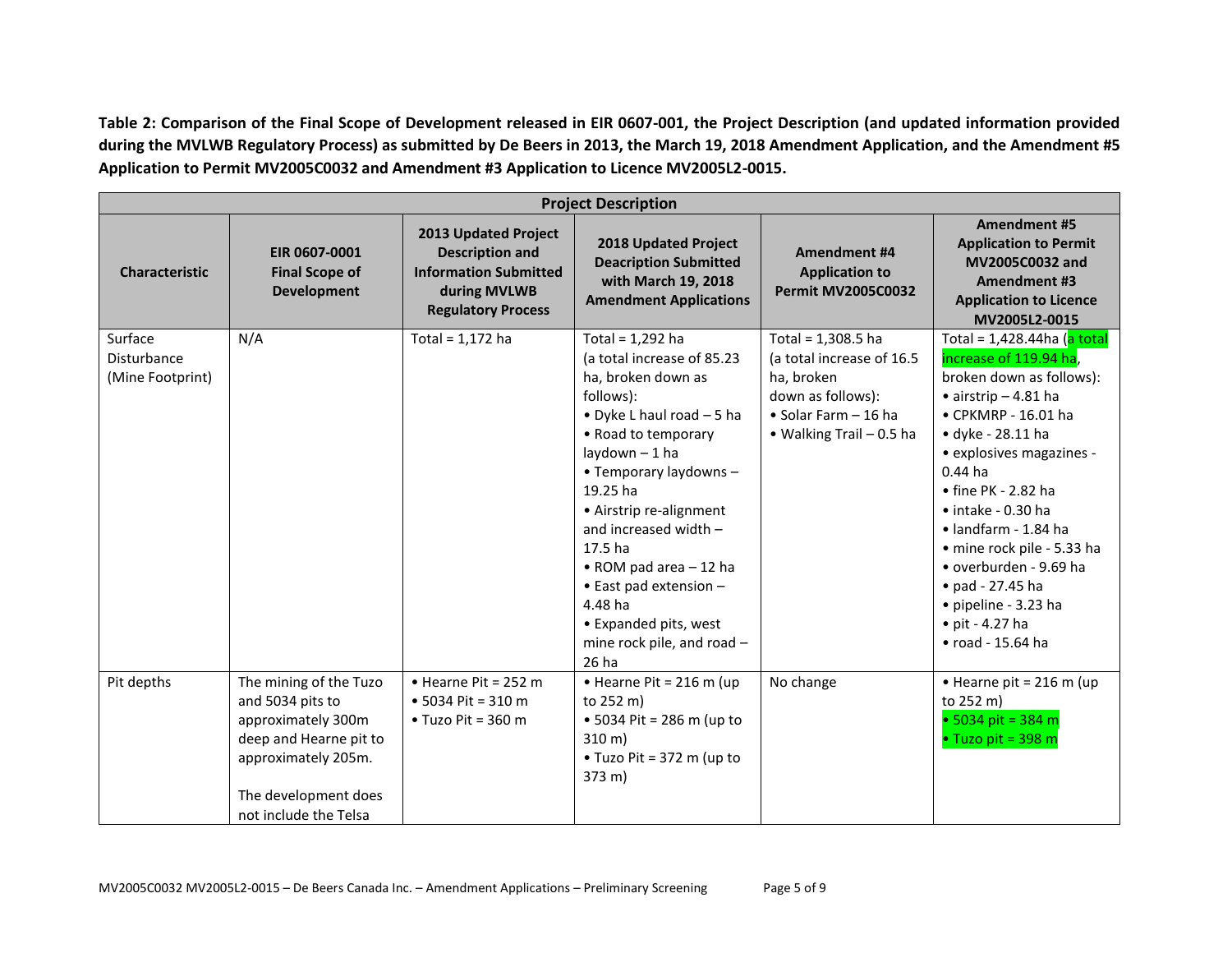|                                                   | pipe, kimberlite<br>deposits in the Tuzo,<br>5034, and Hearne at<br>depths deeper than<br>those identified in the<br>project description or<br>other potential<br>kimberlite deposits in<br>the area.<br>Page 34 of the EIR |                                                                                                                                                                      |                                                                                                                                                                                            |           |                                                                                                                                                                                                                                                                              |
|---------------------------------------------------|-----------------------------------------------------------------------------------------------------------------------------------------------------------------------------------------------------------------------------|----------------------------------------------------------------------------------------------------------------------------------------------------------------------|--------------------------------------------------------------------------------------------------------------------------------------------------------------------------------------------|-----------|------------------------------------------------------------------------------------------------------------------------------------------------------------------------------------------------------------------------------------------------------------------------------|
| <b>Total Amount of</b><br>Mine Rock               | N/A                                                                                                                                                                                                                         | 300 Mt                                                                                                                                                               | Approximately 400 Mt                                                                                                                                                                       | No change | Approximately 465 Mt                                                                                                                                                                                                                                                         |
| Placement of<br>Mine Rock                         | Storage of mine rock in<br>south mine rock pile,<br>the west mine rock pile<br>(max height 94m) and<br>the 5034 pit.<br>Page 35 of the EIR                                                                                  | • West Rock Pile =<br>$~^{\sim}$ 100Mt<br>• South Rock Pile =<br>$~^{\sim}$ 100Mt<br>• Mined-out 5034 Pit =<br>$\approx$ 85Mt<br>• Mined-out Hearne pit<br>$=$ ~15Mt | • West Mine Rock Pile =<br>$^{\sim}$ 228 Mt<br>• South Mine Rock Pile =<br>$^{\sim}$ 100 Mt<br>• Mined-out 5034 Pit =<br>$~272$ Mt<br>• Mined-out Hearne pit =<br>contingency storage area | No change | • West Mine Rock Pile =<br>$~228$ Mt<br>• South Mine Rock Pile =<br>$^{\sim}$ 100 Mt<br>• Mined-out 5034 pit =<br>$\approx$ 87 Mt<br>• Coarse Processed<br><b>Kimberlite and Mine Rock</b><br>Pile = $^{\sim}$ 40 Mt<br>• Mined-out Hearne pit =<br>contingency storage area |
| Height of Mine<br><b>Rock Piles</b>               | Storage of mine rock in<br>south mine rock pile,<br>the west mine rock pile<br>(max height 94m) and<br>the 5034 pit.<br>Page 35 of the EIR                                                                                  | • West Mine Rock Pile =<br>$^{\sim}$ 100 m<br>· South Mine Rock Pile<br>$=$ ~120 m                                                                                   | • West Mine Rock Pile =<br>$^{\sim}$ 135 m<br>• South Mine Rock Pile =<br>$^{\sim}$ 120 m                                                                                                  | No change | . West Mine Rock Pile =<br>$^{\sim}$ 135 m<br>• South Mine Rock Pile =<br>$^{\sim}$ 120 m<br>• Coarse Processed<br><b>Kimberlite and Mine Rock</b><br>Pile = $120 m$                                                                                                         |
| Placement of Fine<br>Processed<br>Kimberlite (PK) | Fine PK stored in fine PK<br>facility (mitigated) as<br>well as in the 5034 and<br>Hearne pits                                                                                                                              | • Fine PK Containment<br>facility Area 2<br>• Mined-out Hearne Pit                                                                                                   | • Expanded Fine PK<br>Containment facility Area<br>$\overline{2}$<br>• Mined-out Hearne Pit                                                                                                | No change | No change                                                                                                                                                                                                                                                                    |
| Placement of<br>Coarse PK                         | Storage of a portion of<br>the coarse PK on land                                                                                                                                                                            | • Coarse PK Pile                                                                                                                                                     | No change                                                                                                                                                                                  | No change | No change                                                                                                                                                                                                                                                                    |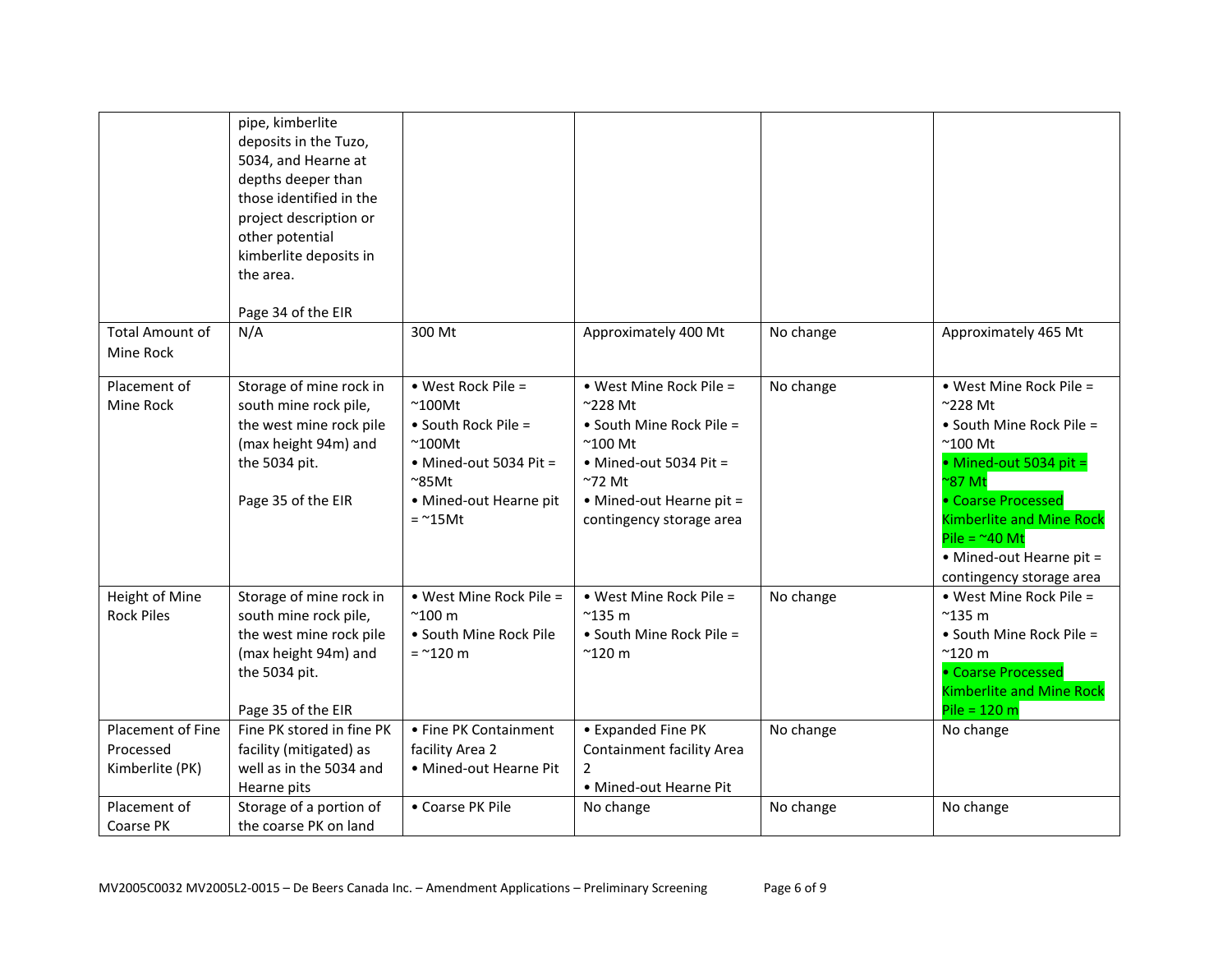|                         | north of the plant site in<br>the on-land coarse PK<br>pile with the remainder<br>placed in the west mine<br>rock pile and used for<br>reclamation of the fine<br>PK Containment facility                                                                                                      | • Dyke construction and<br>reclamation<br>• Mine Rock Piles<br>· Mined-out 5034 and<br><b>Hearne Pits</b>                                                                    |                                                                                                                                                                                                                                                                        |           |                                                                                                                                                                                                                                                                      |
|-------------------------|------------------------------------------------------------------------------------------------------------------------------------------------------------------------------------------------------------------------------------------------------------------------------------------------|------------------------------------------------------------------------------------------------------------------------------------------------------------------------------|------------------------------------------------------------------------------------------------------------------------------------------------------------------------------------------------------------------------------------------------------------------------|-----------|----------------------------------------------------------------------------------------------------------------------------------------------------------------------------------------------------------------------------------------------------------------------|
| <b>Water Diversions</b> | • Construction of<br>various dykes and<br>berms to remove water<br>from controlled area<br>· Water pipeline to Lake<br>N11 in the N watershed<br>• Water pipeline from<br>Lake A1 to Lake J1b in<br>the J watershed<br>allowing water to flow<br>to Area 8 of the<br>Kennady Lake<br>watershed | · Diversion of clean<br>water from Lake N11 or<br>other sources (e.g.,<br>WMP, if quality is<br>adequate) to augment<br>Area 8 flow (i.e.,<br>downstream flow<br>mitigation) | • Construction of the A2<br>North Perimeter Berm<br>· Diversion of clean water<br>from Lake N11 or other<br>sources (e.g., WMP or<br>Area 7 if quality is<br>adequate) to manage<br>inflow volumes and<br>augment Area 8 flow (i.e.,<br>downstream flow<br>mitigation) | No change | No change                                                                                                                                                                                                                                                            |
| Water<br>Management     | Removal of water from<br>Kennady Lake for use at<br>the mine site, both by<br>mining personnel and<br>for mining operations,<br>including dust control                                                                                                                                         | Annual quantity of fresh<br>water withdrawn to not<br>exceed 27,000 $m^3$ /year<br>during the operational<br>phase                                                           | Increase in camp water<br>consumption to 45,000<br>$m^3$ /year                                                                                                                                                                                                         | No change | . Water in the WMP will<br>continue to be discharged<br>to Lake N11 if water<br>quality meets applicable<br><b>Effluent Quality Criteria</b><br>· Increase in withdrawal<br>allowance from Lake N11<br>for downstream flow from<br>1.555 Mm3/year to 2.0<br>Mm3/year |
| <b>Aviation Fuel</b>    | N/A                                                                                                                                                                                                                                                                                            | 20,000L                                                                                                                                                                      | 303,000L to 500,000 L<br>Increase of 197,000 L                                                                                                                                                                                                                         | No change | No change                                                                                                                                                                                                                                                            |
| Equipment               | N/A                                                                                                                                                                                                                                                                                            | N/A                                                                                                                                                                          | Haul Trucks (4)<br>Haul Trucks (2)<br>Shovel (1)<br>Excavator (1)<br>Dozer (2)                                                                                                                                                                                         | No change | No change                                                                                                                                                                                                                                                            |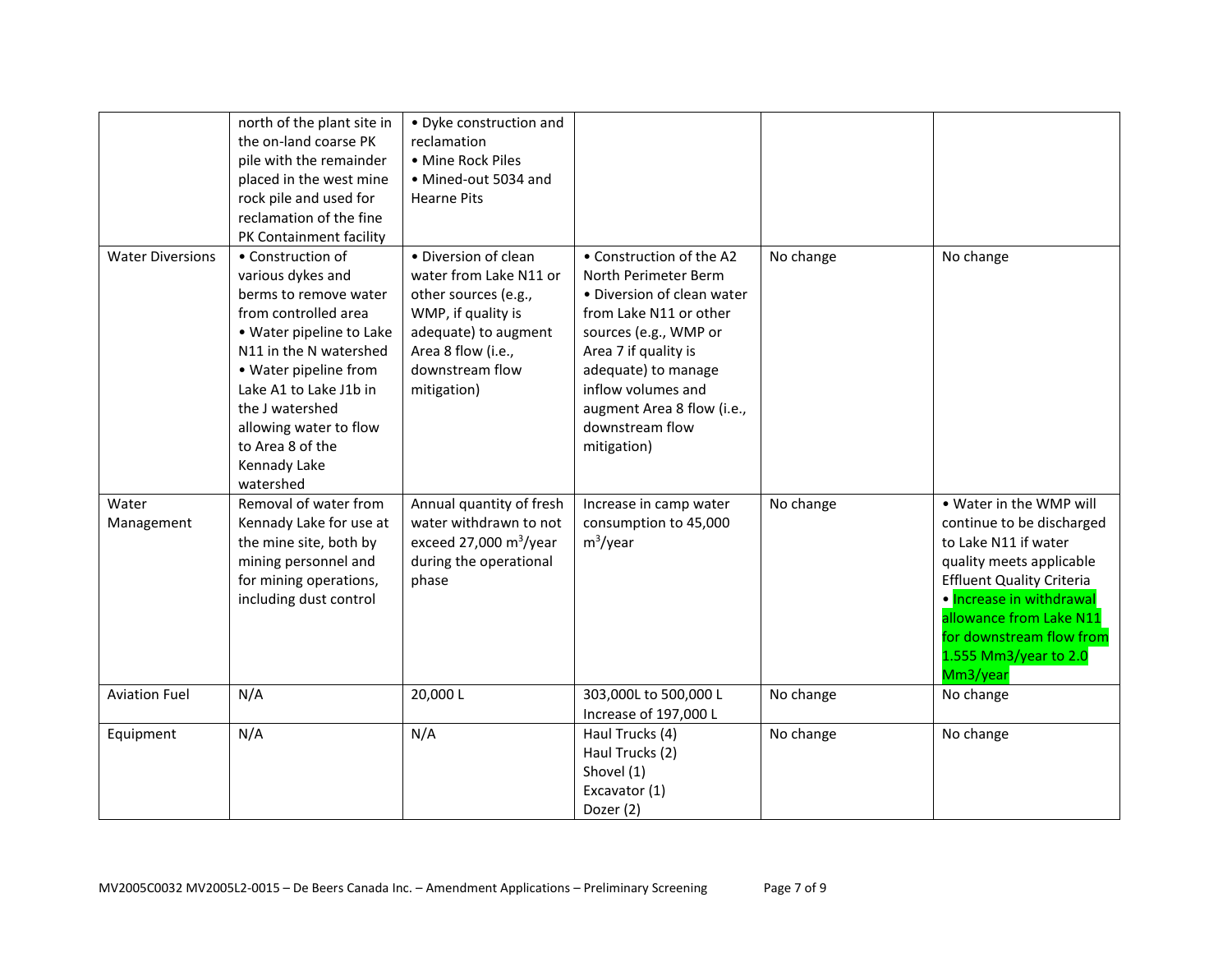Board staff have updated the draft Preliminary Screening (attached) to reflect changes proposed in the Amendment #5 Application to Permit MV2005C0032 and Amendment #3 Application to Licence MV2005L2-0015 and review comments regarding environmental and socio-economic concerns, along with mitigations, and is for the Board's consideration.

### Engagement

An Engagement Record was included in the applications. De Beers noted they engaged with the following parties:

- North Slave Métis Alliance
- Łutsel K'e Dene First Nation
- Yellowknives Dene First Nation
- Northwest Territory Métis Nation
- Deninu Kue First Nation
- Tłıcho Government
- Ni Hadi Xa

Included in the engagement conducted by De Beers was a workshop to provide an update on the upcoming amendments to the Licence and Permit. A detailed record of the meeting included the presentation, a list of questions/comments asked, and responses provided.

### **4. Comments**

Not applicable.

## **5. Public Review**

By April 27, 2020, comments and recommendations on the Permit MV2005C0032 Amendment #5 and Licence MV2005L2-0015 Amendment #3 Applications were received from 5 reviewers:

- Environment and Climate Change Canada;
- Fisheries and Oceans Canada;
- Government of Northwest Territories (GNWT) Environment and Natural Resources (ENR);
- Ni Hadi Xa; and
- Board staff.

Board staff indicated in the instructions for the public review that the Board must conduct a preliminary screening on these applications, unless they are exempt from Part 5 of the *Mackenzie Valley Resource Management Act* (MVRMA), and requested reviewers submit comments and recommendations (e.g. on impacts and mitigation measures) to the Board to assist with the completion of a preliminary screening. No comments or recommendations specific to the exemption from screening were submitted, indicating that these applications could be exempted from Part 5 of the MVRMA.

## Preliminary Screening

The draft amended preliminary screening (attached) contains information from the Permit MV2005C0032 Amendment #5 and Licence MV2005L2-0015 Amendment #3 Applications and public review regarding environmental and socio-economic concerns, along with mitigations, and is for the Board's consideration.